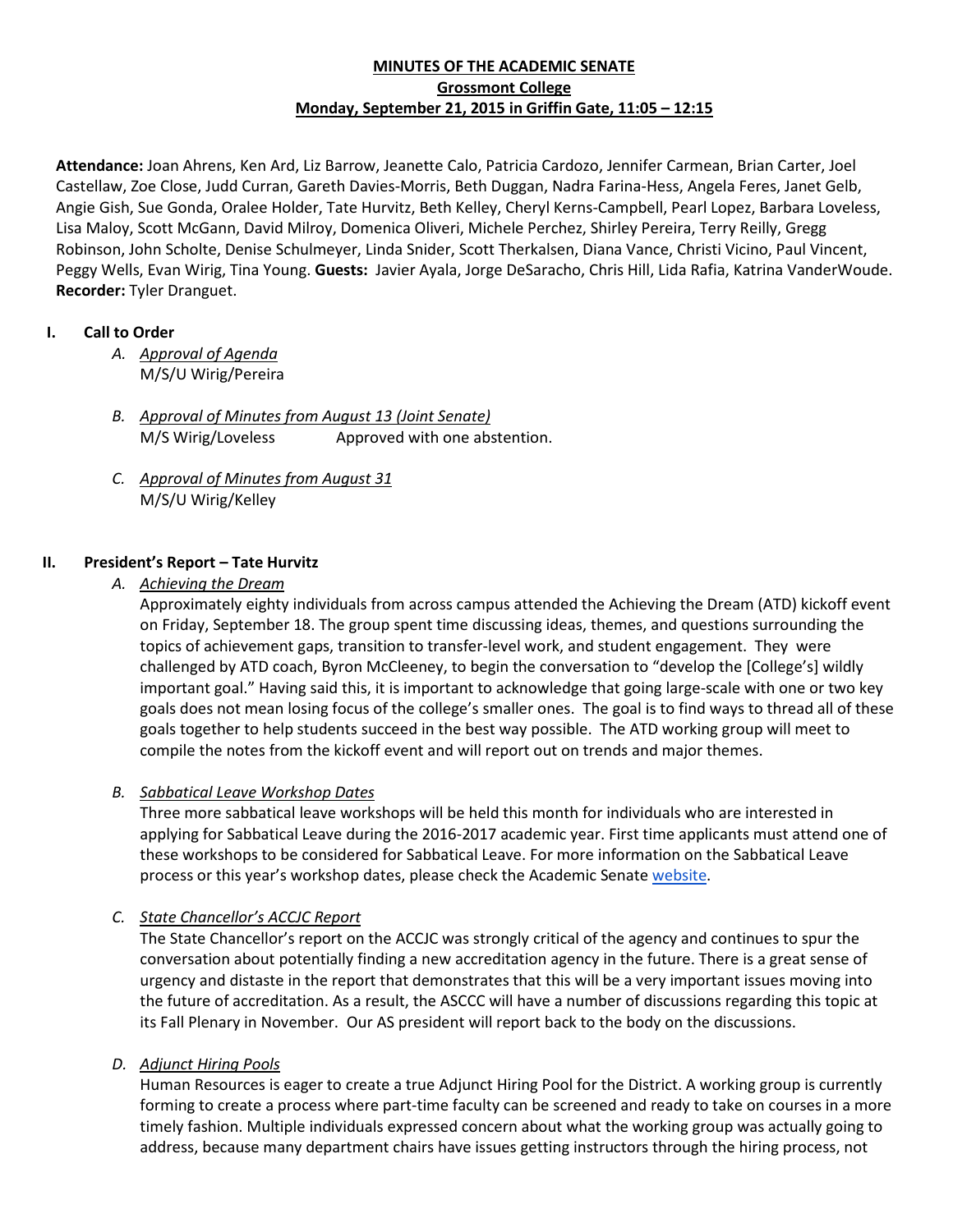actually finding people who are qualified. Part of what the working group is looking at, however, is a way for instructors to be vetted before they go into the pool, so when an emergency hire is needed, the instructor is already in the system and ready to teach. HR is also looking at the concept of an ongoing approval process where potential instructors would recommit to being a part of the adjunct faculty pool every 1-2 years.

#### **III. Information Items**

#### *A. L.E.A.D. Center – Lida Rafia*

There is need on campus for streamlined efforts to promote student success and help involved individuals understand who is involved with which initiatives. Students also need information about resources that are available to them and who they can see to access those resources. The proposal for a L.E.A.D. (Leadership, Equity, and Development) Center has emerged after conversations with a number of faculty leaders around campus. Currently, there is no student-centered, student-focused place on campus where students, particularly those in marginalized groups, can feel a strong sense of validation and belonging.

The L.E.A.D. Center would be led by student ambassadors. No current services would be eliminated. Instead, the Center would serve as a student lead and student centered space within which programs and services could be promoted. This would help highlight resources available to students and make them more visible to the students who are traditionally least likely to access them without such a center. The L.E.A.D. Center would provide a hub for students to receive help, referrals, information, student leadership experience, etc. The L.E.A.D. Center might also be a place where students could attend workshops hosted by faculty and staff from a number of student service and instructional areas and become more informed on how to be successful in the college environment. This would also serve to help increase student engagement with faculty and staff, helping reduce the intimidation that often prevents them from accessing needed services. The L.E.A.D. Center would also be a place where individuals could come to have safe conversations about difficult issues. As part of the proposal, a full-time Student Equity Coordinator (S-1) position has been discussed to help manage the Center. Other colleges, such as UCSD, already have centers like this in place and have seen increases in retention and student success.

Concerns were raised that proposal was presented to President's Cabinet before coming to Senate. Concerns were also raised that the L.E.A.D. Center would add an additional layer of bureaucracy to the system. Some individuals also felt frustrated because their departments were not consulted prior to the formulation of the proposal.

It is important to remember, however, that this proposal is still in the process of being formulated and is based on data and conversations with multiple individuals from around campus. The proposal is still a work in progress, and was being shared in Senate in order to foster conversation and seek input as part of the shared governance process. Individuals who would like to discuss their ideas on the L.E.A.D. Center are encouraged to contact Lida Rafia, Associate Dean of Student Success and Equity.

### *B. Foundation Awareness Month – John Valencia*

October is Foundation Awareness Month, supporting the Foundation for Grossmont & Cuyamaca Colleges which helps provide scholarships and programming to students in the GCCCD community throughout the year. As a part of the 2<sup>nd</sup> Annual Fall Summit for the East County Education Alliance, the Foundation will be announcing its new scholarship which will extend free college tuition to students who successfully meet criteria in the Grossmont Union high school district and then come to Grossmont or Cuyamaca Colleges after graduation. This requires funding, however, and many external sponsors are eager to know about the levels of "in house" giving before they decide whether to provide support to the Foundation.. As a result, the Foundation is looking to generate \$125,000 per year over the next four years from internal donations. Then, the East County Education Alliance and the Foundation are looking to extend the employee giving campaign to the high school level, so that employees at East County high schools can contribute to the cause, as well. These funds will help capture some of the 40% of high school graduates who do not attend college after graduating, increasing attendance and retention at both Grossmont and Cuyamaca Colleges. Contributions to the Foundation can be made through Foundation's website or through automatic deductions on an employee's monthly paycheck. For more information, please contact John Valencia or visit [http://foundation.gcccd.edu.](http://foundation.gcccd.edu/)